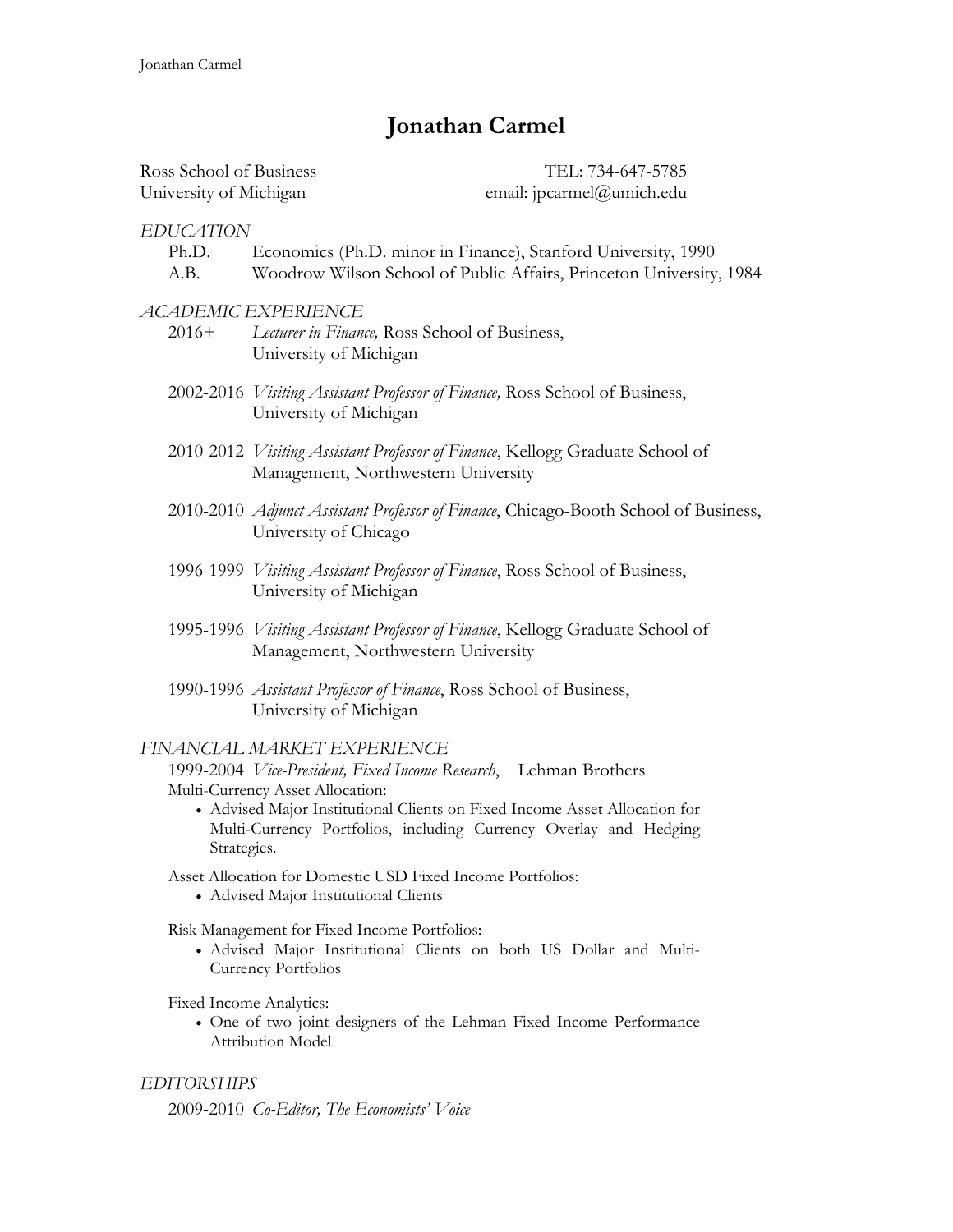# *OTHER POSITIONS*

2016+ *Member, Board of Directors*, Internet-Journals Inc 2002-2014 *Member, Board of Directors*, Internet-Journals Inc

# *REPRESENTATIVE PUBLICATIONS*

But Is It Myopia? Risk Aversion and the Efficiency of Stock-Based Managerial Incentives, *Journal of Economics and Management Strategy* 17, 2008, 541-579.

On the Efficiency of Stock-Based Compensation, *Review of Financial Studies* 5, 1992, 471-502.

Crowding Out and the Informativeness of Security Prices, *Journal of Finance* 48, 1993, 1475-1496.

Portfolio Yields and Durations with Lev Dynkin, Jay Hyman, and Phillip Weissman, in *Professional Perspectives on Fixed Income Portfolio Management*, Volume 2 (ed. F. Fabozzi), 2001.

# *POLICY PUBLICATIONS*

Pitfalls of the Paulson Plan, *Economists' Voice*, October 2008.

Paulson's Latest and an Alternative: Why the Treasury Should Buy Common, Not Preferred, Stock and Why LIBOR Guarantees Could Backfire, *Economists' Voice*, October 2008.

# *HONORS*

Program Committee, European Finance Association, 2003 Program Committee, Western Finance Association, 1999 Program Committee, European Finance Association, 1999 Trefftzs Award for Best Student Paper, Western Finance Association, 1989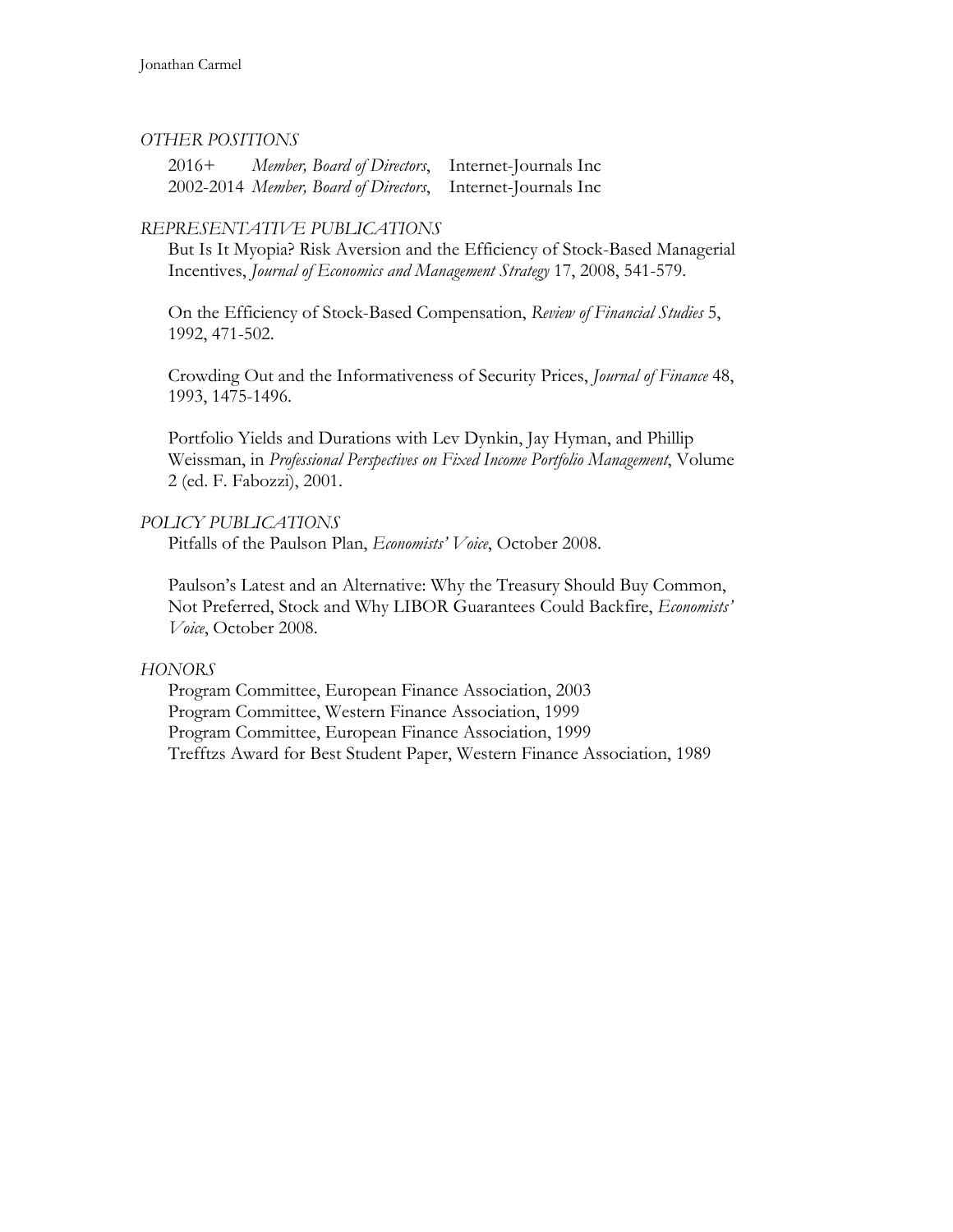# *ACADEMIC PRESENTATIONS*

#### 1990

University of California at Berkeley, School of Business Carnegie-Mellon University, Graduate School of Industrial Administration University of Chicago, Graduate School of Business MIT, Sloan School of Business University of Michigan, School of Business Administration University of Maryland, School of Business Yale University, School of Management

# 1991

Indiana University, School of Business University of Michigan, Department of Economics

# 1992

University of Rochester, Graduate School of Business Administration University of Michigan, Economics Department Western Finance Association

# 1994

University of California at Berkeley, Economics Department University of California at Berkeley, School of Business Carnegie-Mellon University, Graduate School of Industrial Administration Duke University, Fuqua School of Business University of California at Irvine, School of Business University of California at Los Angeles, Anderson School of Business University of Chicago, Graduate School of Business MIT, Sloan School of Business University of Michigan, Economics Department Michigan State University, School of Business Northwestern University, Kellogg Graduate School of Management University of Rochester, Graduate School of Business Administration Stanford University, Graduate School of Business Stanford University, Economics Department Wesleyan University, Economics Department Yale University, Economics Department

# 1995

SUNY-Stony Brook, Summer Institute on Game Theory and Economics University of British Columbia, School of Commerce University of Texas at Dallas, School of Business University of Washington, School of Business Tel Aviv University, Finance in Tel Aviv Conference Western Finance Association

# 1996

Northwestern University, Kellogg Graduate School of Management